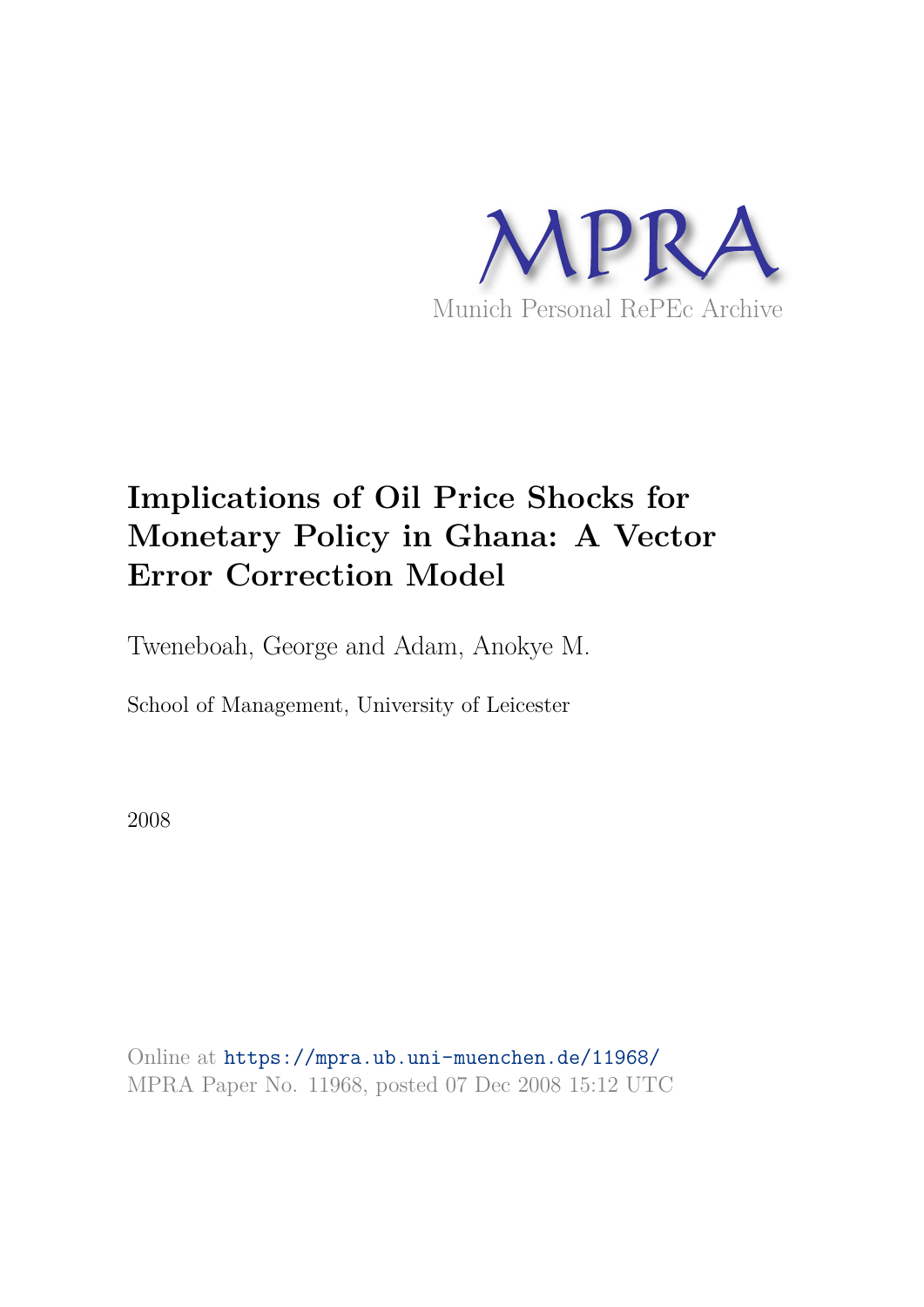## **Implications of Oil Price Shocks for Monetary Policy in Ghana: A Vector Error Correction Model**

**George Tweneboah** 

School of Management, University of Leicester, UK. E-mail: gt56@le.ac.uk

### **Anokye M. Adam**

School of Management, University of Leicester, UK. E-mail: ma262@le.ac.uk

 $\overline{a}$ 

 $\overline{a}$ 

## **Abstract**

We estimate a Vector Error Correction Model to explore the long run and short run linkages between the world crude oil price and economic activity in Ghana for the period 1970:1 to 2006:4. The results point out that there is a long run relationship between the variables under consideration. We find that an unexpected oil price increase is followed by an increase in price level and a decline in output in Ghana. We argue that monetary policy has in the past been with the intention of lessening negative growth consequences of oil price shocks, at the cost of higher inflation.

*Key words*: Oil price shock, cointegration, vector error correction, impulse response *JEL Classification*: E31, E52, Q43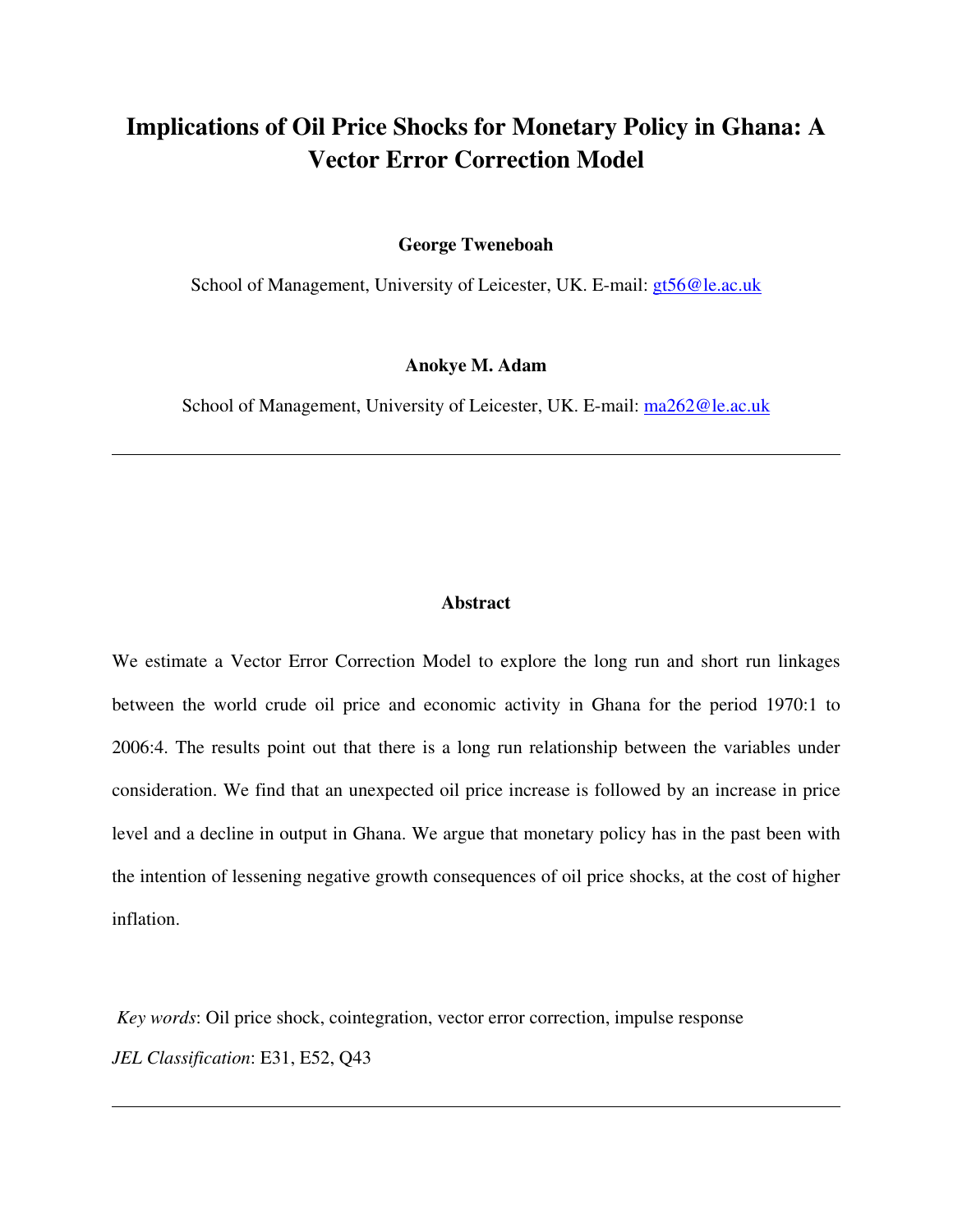#### **1. Introduction**

The world crude oil market has witnessed profound fluctuations over the past few decades, rocketing to a record \$147 per barrel in July 2008. This persistent oil price shocks could have severe macroeconomic implications and present crucial challenges for policymaking, and makes it essential to empirically understand their effects on economic activity in especially oilimporting developing countries such as Ghana.

The effect of oil prices on economic activity has received a plethora of theoretical and empirical research in the past few decades. According to an influential contribution by Hamilton (1983), all but one of U.S. economic downturns since World War II had been preceded by oil price hikes, indicating an inverse relationship between oil price shocks and aggregate economic activity as documented in most earlier studies on the U.S. economy (see, *inter alia*, Rasche and Tatom, 1977; Mork and Hall, 1980). Other studies report similar inverse relationships for other countries (See, for example, Papapetrou (2001) for Greece, Cunado and Perez de Gracia (2003) for EU and de Miguel, Manzano, and Martin-Moreno (2003) for Spain.

It was assumed that since oil price increases slow down economic activity, falling oil prices should stimulate macroeconomic performance until it was established by some studies that economic activity reacts asymmetrically to oil price shocks (see, Mork, 1989; Ferderer, 1996). Others have attributed this to the contractionary monetary policy pursued by most central banks in response to oil price hikes (Bernanke, Gertler and Watson, 1997).

The literature has made several attempts to explore the mechanisms through which oil price shocks affect the macroeconomy. These include the *supply-and demand-side effects*. As a basic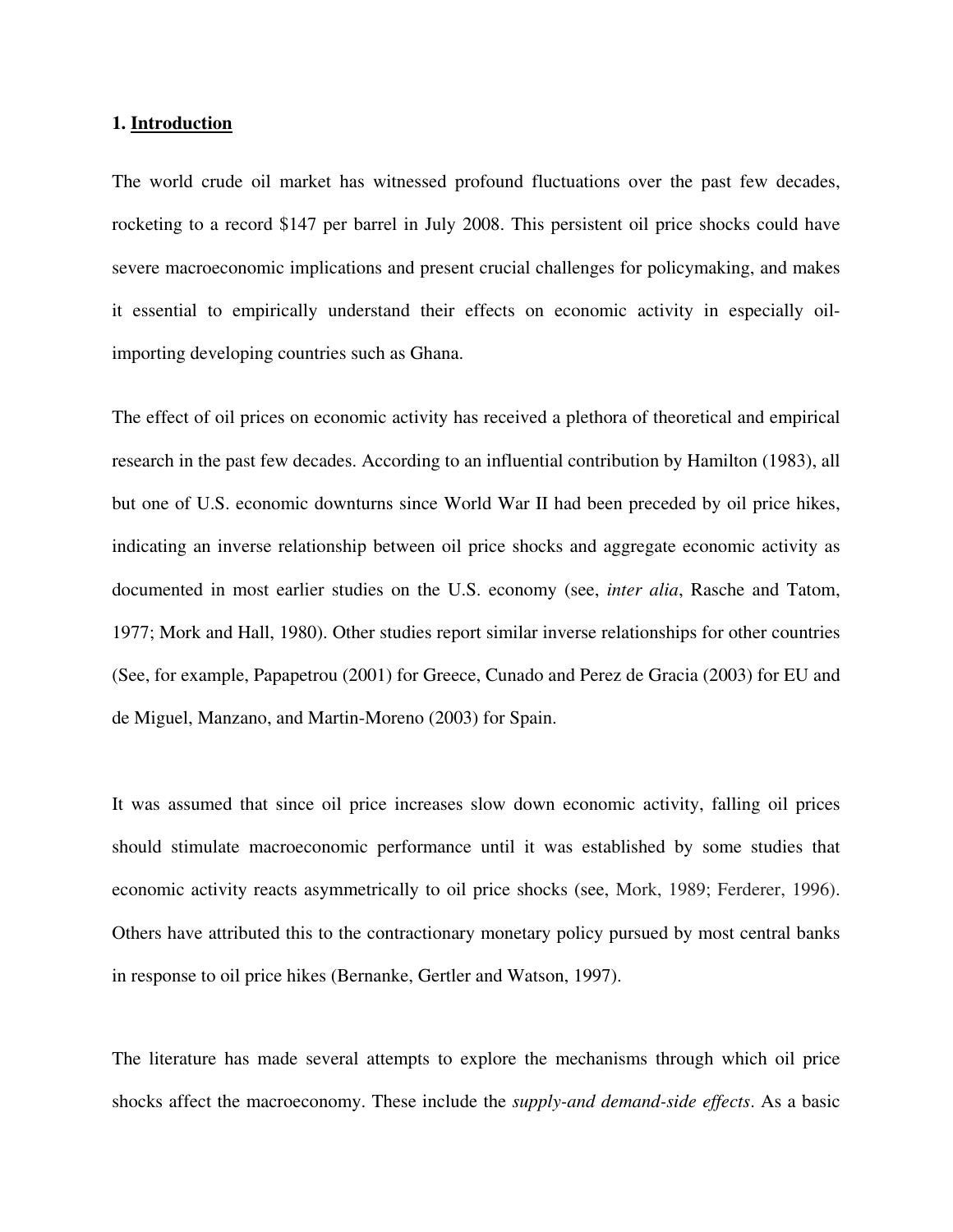input to production, an increase in oil price give rise to increased production costs which causes productivity to decline. Oil price hikes reduces the spending power of consumers and encourage producers to substitute less energy intensive capital for more energy intensive capital. The literature predicts that the magnitude of this effect depends on whether the shock is transitory or permanent in nature. Consequently, the different authors have assigned weights to the supply and demand channels (see, for example, Rasche and Tatom, 1977, 1981; Kim and Loungani, 1992; Rotemberg and Woodford, 1996; Abel and Bernanke, 2001). Other channels include *the real balance effect* (see Pierce and Enzler, 1974; Mork, 1994), and *the transfer of income* from oil importing countries to oil exporting countries through deteriorating terms of trade (Dohner, 1981). This transfer of wealth leads to a decrease in global demand in the oil-importing countries which outweighs the increase in the oil-exporting countries because of the assumed low propensity to consume in the latter.

The objective of this paper is to explore the effects of oil price shocks on macroeconomic variables such as output and prices in Ghana and how monetary policy has in the past contributed to the impact of this shock. The rest of the paper is set out as follows. Section 2 gives a brief overview of the role of oil prices and the recent performance of the Ghanaian economy. Section 3 presents the methodology while Section 4 discusses the empirical results. Section 5 is the summary and conclusion.

## **2. Oil Prices and Recent Economic Performance in Ghana**

Researchers have argued that oil prices chiefly affect the macroeconomy as an import price, through the terms of trade; as an input price, through the production function either by increasing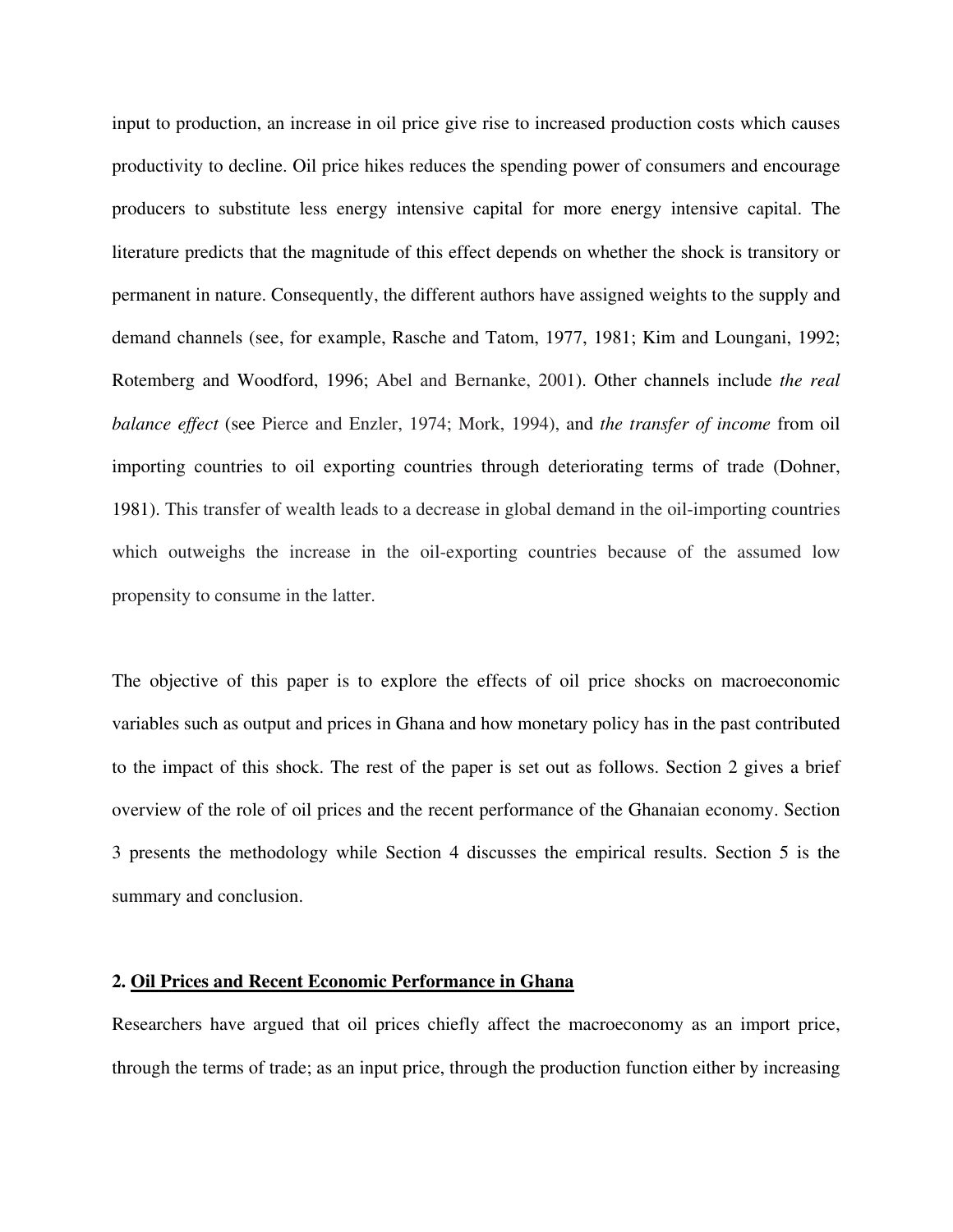costs or by increasing uncertainty which lead to deferral of irreversible investment; as a shock to the aggregate price level which reduces real money stock, and as a relative price shock which leads to costly reallocation of resources across sectors. These are further influenced by such country specific factors as price controls, taxes on petroleum products, exchange rate fluctuations and variations in domestic price index. From this one can argue that understanding the relationship between the world oil price and economic activity is important because oil price increases lead to a rise in prices of petroleum products which serve as a key production inputs and as an essential consumer goods. These price increases are considerable enough that they normally become temporary rise in the general rate of inflation. To the extent that increases in the oil price lead to a rise in price level, purchasing power is also reduced through a reduction in the real money stock. The energy intensity which measures the total primary energy consumption per dollar of gross domestic product (using purchasing power parities) stayed at 4381 in 2005.

The economy of Ghana has grown at an average annual rate of about 4.7% over 1990-2007. This growth rate has assumed an upward trend averaging around 6% from 2003-2007 following a growth rate of 3.7% in 2000. This improving macroeconomic performance has translated into an average annual per capita GDP growth of around 2.6% over 2000-2005 compared to 1.8% for sub-Saharan Africa over the same period. The growth expansion has been driven principally by significant boost in the agriculture sector, leading to an increased contribution to GDP of nearly 38% in 2006, supported by productivity increases and favourable international market cocoa prices (see Table 1).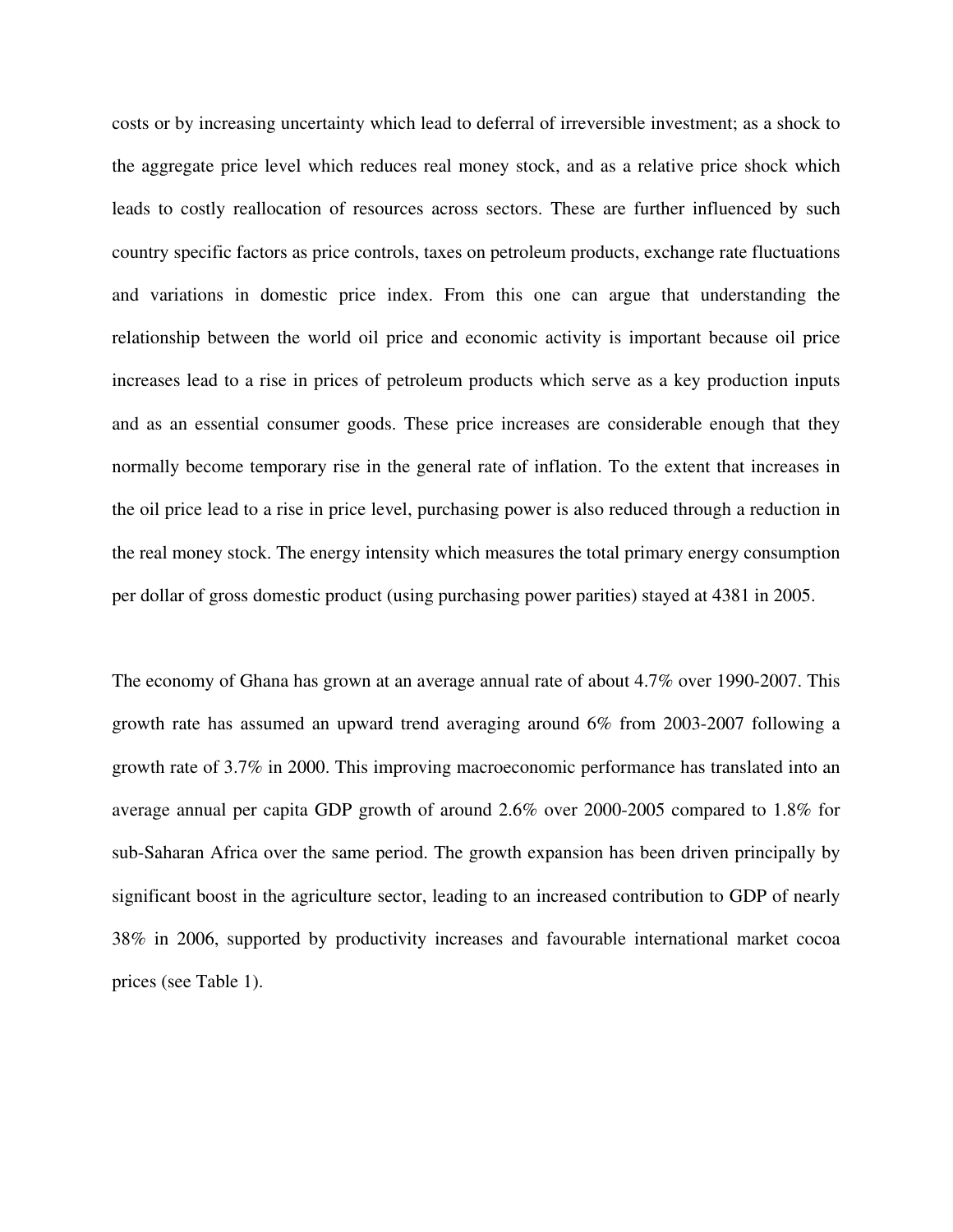Inflation in Ghana has also decreased over the years from a high of around 71% in 1995 it has to as low as around 10.9% at the end of 2006. Particularly, this decrease in inflation has been achieved in the last six years due to tighter monetary policy following the increasing independence of the Bank of Ghana. The exchange rate seems to be relatively stabilised considerably against the major trading currencies over the years, translating into a substantial reduction in annual depreciation rates much lower than inflation rates. This has raised some concerns regarding the effects of the real appreciation of the exchange rate on the real economy (particularly the manufacturing sector).

The implications of an oil price shock on an economy depend to a large extent on the importance of oil as factor of production (LeBlanc and Chinn, 2004) and the state of the macroeconomy. Crude oil is a very important factor of production which has led the government to subsidize petroleum product prices to an estimated annual average of 2.3 percent of GDP until 2005. This is reflected in the table as the consumption of oil has increased from about 27 thousand bbl per/day in 1995 to 47 thousand bbl/day in 2005. Out of this about 39 thousand bbl were imported per day which accounted for up to over 21% of total imports for the fiscal year, implying that unexpected increases in world oil prices can adversely affect the terms of trade and the real economy.

#### **3. Data and Methodology**

### **3.1. Data Description**

Most studies that examine the oil price-macroeconomy relationship include a measure of economic activity, domestic price of goods and services, nominal exchange rate and a measure of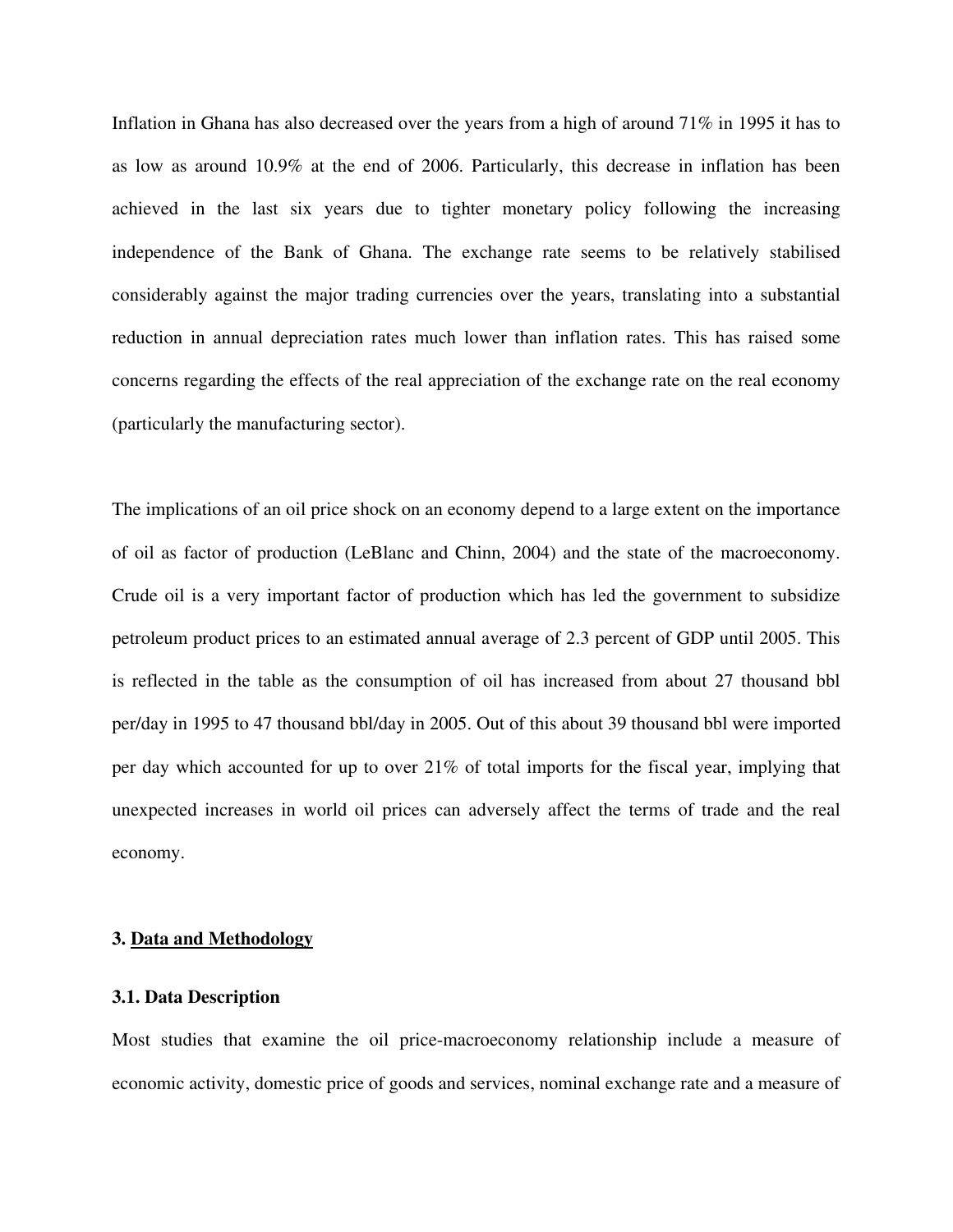monetary policy stance. We follow that practice and analyse quarterly data for Gross Domestic Product (GDP), Consumer Price Index (CPI), Interest rate (INT), bilateral U.S. dollar per Ghana cedi Exchange Rate (NER) and World Crude Oil Prices (POIL) covering the period 1970:1- 2006:4. With the exception of the Gross Domestic Product, all the data were quarterly and obtained from the International Monetary Fund's *International Financial Statistics* (IMF IFS) July 2008 edition. Annual GDP data (at constant 2000 USD prices) was obtained from the April 2008 *World Development Indicators* (WDI) published by the World Bank and interpolated by the technique suggested by Lisman and Sandee **(**1964). Opinions diverge on the best specification of oil price including different and advanced stances such as "oil prices by themselves do not have significant macroeconomic effects" (Bohi 1991), "oil price increases matter but decreases do not" (Mork 1989), "oil price increases matter if they are large enough relative to past experience" (Hamilton 1996), and "the effects oil price increases are a function of their size relative to their current degree of variability" (Lee, Ni and Ratti 1995). This has led to different measures of oil price shocks in the literature including the logarithm of oil price series in levels, the first differences of oil prices, the positive oil price changes and the Net Oil Price Increase (NOPI) proposed by Hamilton (ibid). The NOPI takes into account oil price changes only if the percentage increase in price is above the observed values for the previous four periods and zero otherwise. This measure eliminates price increases that simply correct price volatility to capture more effectively the surprise element, which may be at the origin of a change in spending decisions by firms and households. In this study, we include the logarithm of the average U.S. dollar price of world crude oil to capture the linear oil-output relationship.

## **3.2 Stationarity and Cointegration Analysis**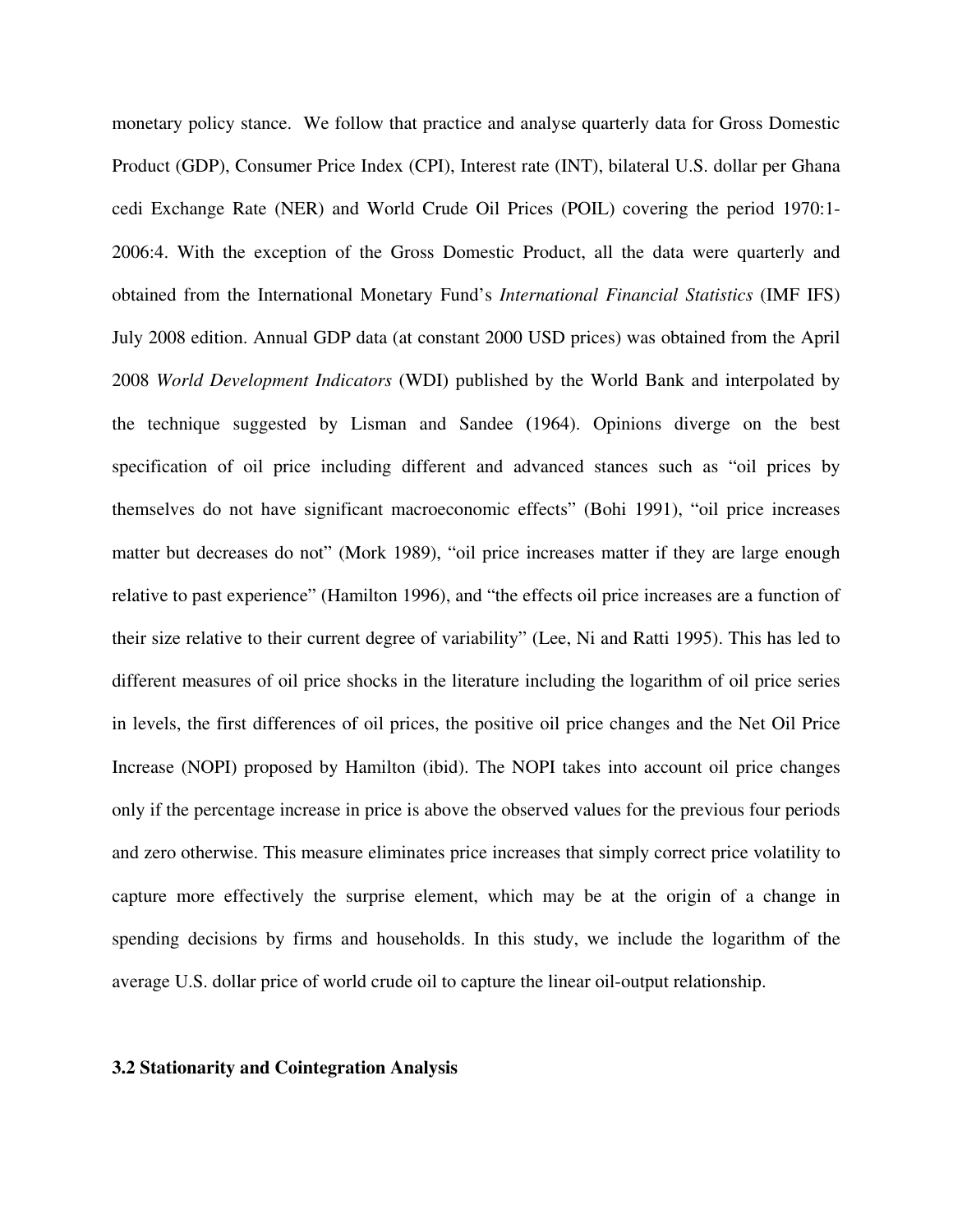Analysis of the long-run relationship between non-stationary variables has become very critical in multivariate time series literature. As revealed by Engle and Granger (1987), if the linear combination of two or more non-stationary variables is stationary, then there is a long-run relationship among the variables. The presence of cointegrating vector forms the basis of the vector error correction model. In this study we utilize the Johansen (1991, 1995) methodology to estimate the long-run cointegrating relation from a vector error correction model of the form:

(1) 
$$
\Delta Z_t = \sum_{j=1}^{k-1} \Gamma_j \Delta Z_{t-j} + \Pi Z_{t-k} + \mu + \varepsilon_t
$$

where  $Z_t$  is a vector of endogenous *I* (1) variables/a ( $p \times 1$ ) vector of variables integrated of order 1,  $\Delta$  is the first difference lag operator,  $\Gamma_j$  is a ( $p \times p$ ) matrix that represents short-term adjustments among variables across *p* equations at the *j th* lag,  $\Pi = -(I - A_1 - \dots - A_k)$ , *I* is an identity matrix whose rank determines the number of distinct cointegrating vectors. It could be decomposed into the  $(n \times r)$  matrix  $\alpha$  and  $\beta$  such that  $\Pi = \alpha \beta'$ .  $\alpha$  is a  $(p \times r)$  matrix of the speed of adjustment parameters to/speed of error correction mechanism,  $\beta$  is ( $p \times r$ ) matrix of cointegrating estimates of the long-run cointegrating relationship between the variables in the model,  $\mu$  is a ( $p \times 1$ ) vector of constants, and  $\varepsilon$ <sub>i</sub> is a( $p \times 1$ ) vector of white noise error terms.

Johansen (1988) and Johansen and Juselius (1990) derived the likelihood ratio test for the hypothesis that  $\Pi = \alpha \beta'$ . The cointegrating rank, *r*, can be formally tested with the trace test and maximum eigenvalue test statistics proposed by the Johansen methodology. The short run mechanics of the error correction model can be analysed through the impulse response and the error correction term (ECT). The ECT determines the speed of adjustment due to each of the variables to revert the system to its equilibrium relationship.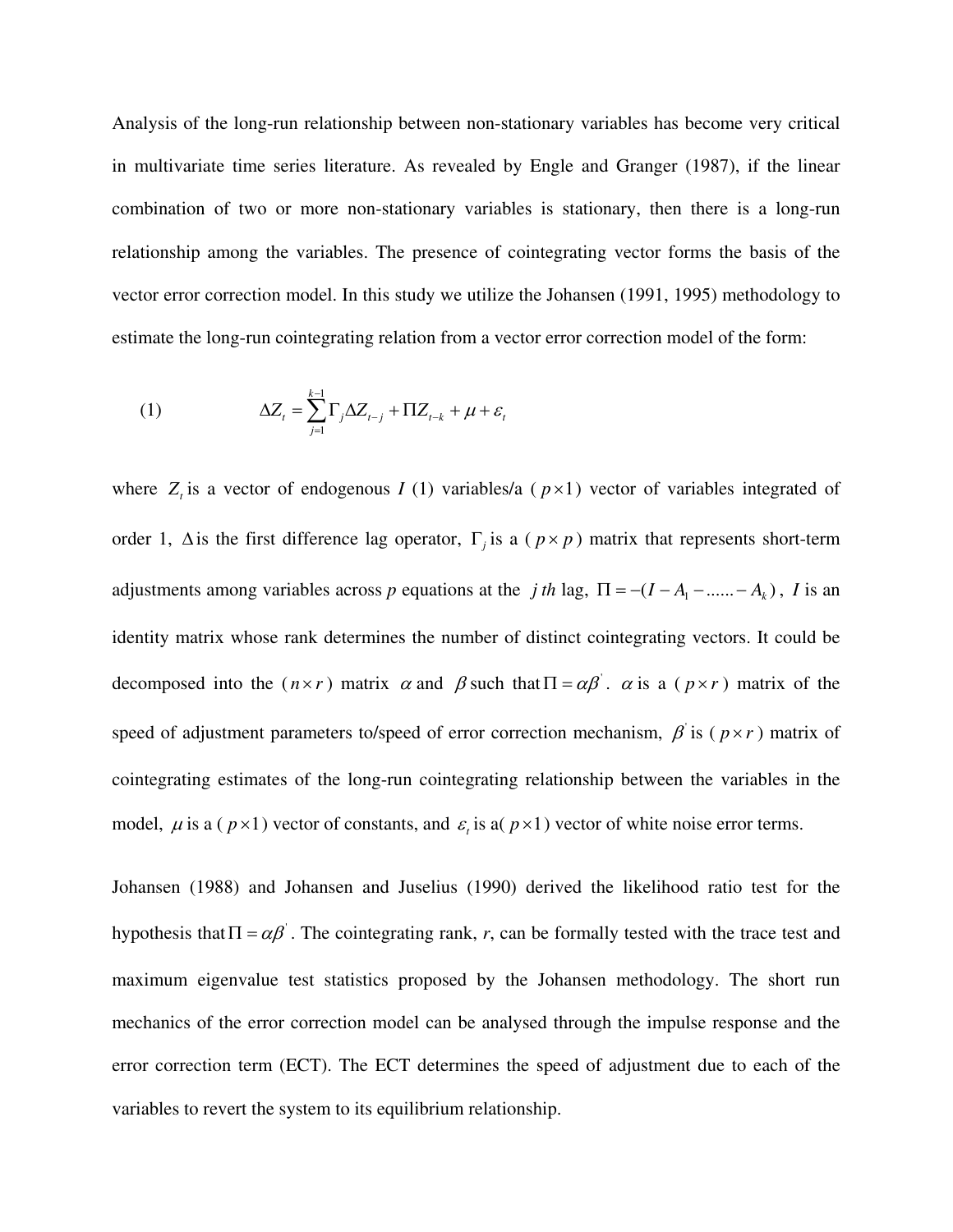## **4. Empirical Results**

## **4.1 Stationarity and Long-Run Relationships**

The objective of this paper is to explore the effects of oil price shocks on macroeconomic variables such as output and prices in Ghana and how monetary policy has in the past contributed to the impact of this shock. Since the cointegration methodology assumes that the variables be integrated of the same order, we begin the empirical analysis with unit root tests in order to identify the stochastic trends of the series. We employ the Augmented Dickey-Fuller and Phillips-Perron tests which are two of the most widely applied unit root tests. The results as shown in Table 2 indicate that all the variables are integrated of order one, [I (1)]. This means that we can utilize the cointegration technique to investigate whether there is a common stochastic trend between the variables. The existence of cointegration would imply a long-run equilibrium relationship between the variables under consideration. On the other hand, if we find no cointegration we can specify a VAR in levels to investigate the short-run dynamics of the variables.

As a key requirement in cointegration test, we proceed with the selection of the optimal lag length for the specification of the model. In this study we accept the SIC as a guide to select the lag length. The selection of this common lag length comes with it the misspecification hitch as there are some trade-offs associated with the various information criterion employed in its selection. This includes the choice between strongly consistent criteria such as the SIC and the HQC on the one hand, and the less parsimonious AIC. The SIC is inclined to underestimation, while there is increased cost for loss of degrees of freedom on the addition of more lags. In this study, we accept the 3 lags selected by the SIC.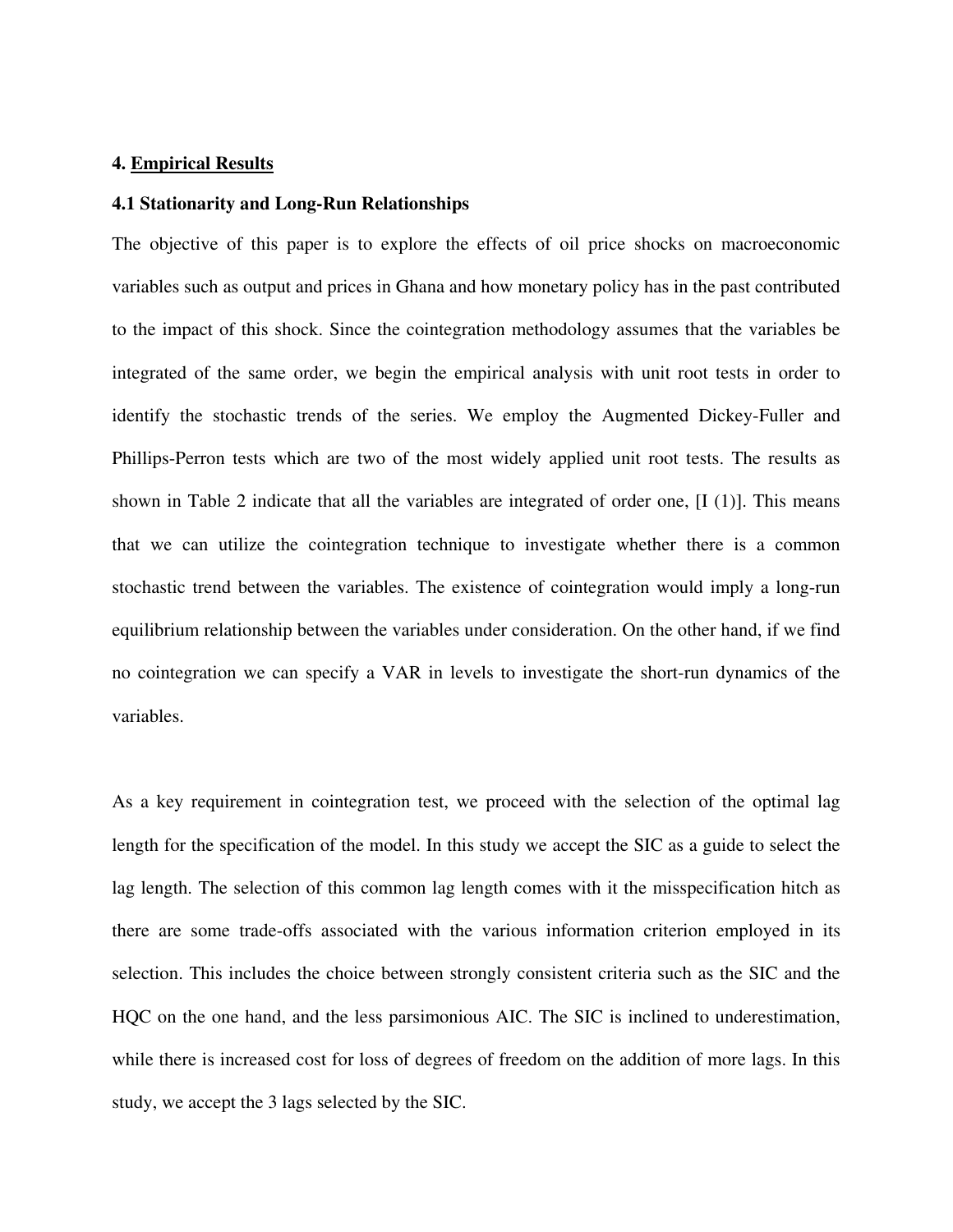Following the lag order selection, we proceed to the cointegration analysis which is performed by specifying an intercept with no trend for the cointegrating equations. The cointegration test as reported in the Table 3a reveals that all the variables under consideration; prices, GDP, interest rates, exchange rate and world crude oil prices, share a common stochastic trend. This implies that the following Vector Error Correction Model (VECM) can be estimated to capture the long run as well as the short run dynamics:

(2) 
$$
\Delta y_t = \Pi y_{t-1} + \Gamma_1 \Delta y_{t-1} + \dots \dots \Gamma_{p-1} \Delta y_{t-p+1} + u_t
$$

This is obtained by subtracting  $y_{t-1}$  from both sides of a reduced form standard VAR (*p*) model:

(3) 
$$
y_t = A_1 y_{t-1} + \dots + A_p y_{t-p} + u_t
$$

where  $y_t$  is a  $k \times 1$  vector of time series and  $A_1$ ,...,,,,,,, $A_p$  are  $k \times k$  coefficient matrices. The reduced form disturbance  $u_t$  is an  $k \times 1$  unobservable white noise process.

Table 3 indicates that there exists a long-run equilibrium relationship among the variables. In both cases, all the coefficients are statistically significant. Interest rate and crude oil prices are negatively correlated with GDP in the long run as shown in the following equation (standard errors are in parentheses):

(4) 
$$
gdp_t = 0.3cpi_t - 0.5\text{int}_t + 0.1ner_t - 0.4poli_t
$$

$$
(0.07) (0.08) (0.05) (0.07)
$$

With this relationship, we can interpret that, in the long run a one percent increase in oil price causes the output level to fall by 0.4%.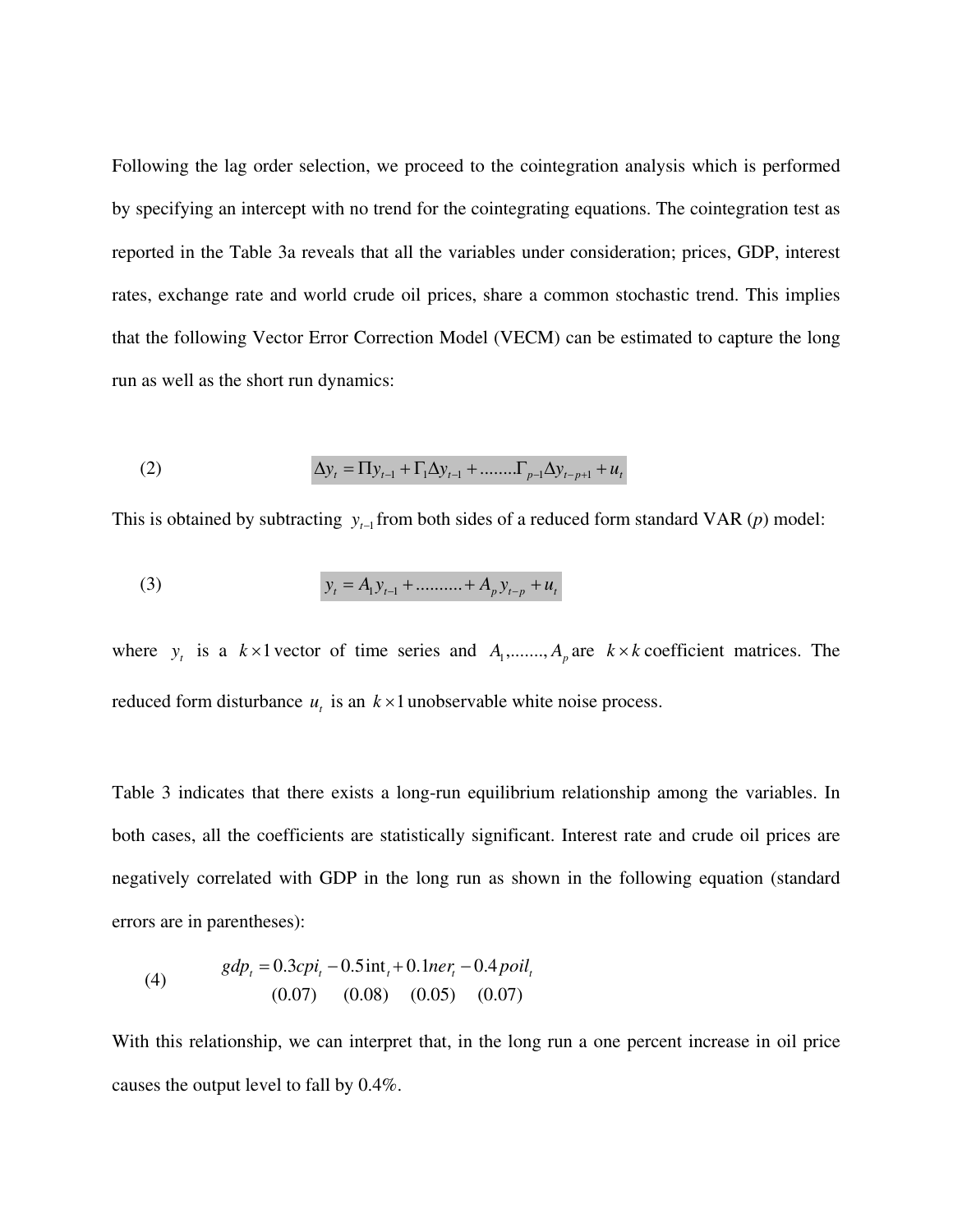With inflation as the dependent variable, we find that all the variables are positively correlated with inflation except exchange rates which is negatively correlated in the long run relationship shown below (with standard errors in parentheses):

(5) 
$$
cpi_i = 2.9 gdp_t + 1.6 \text{ int}_t - 0.3n e r_t + 1.2 \text{ point}_t
$$

$$
(0.83) \qquad (0.29) \qquad (0.11) \qquad (0.13)
$$

With this one can say that, in the long run, a percentage increase in oil price causes the price level to rise by 1.2%.

### **4.2 Impulse Response Functions and Speed of Adjustment**

In this section we follow the impulse response function to examine the short-run dynamics of the model. This can be achieved by investigating the dynamic effects of a generalised one standard deviation innovation on oil price, and the effects of a contractionary monetary policy response on the other variables. In this case we expect a central bank mandated to stabilize prices to increase interest rates in response to oil price hikes at the expense of output growth. The generalized impulse response function employed in this study does not take into consideration the order of the variables is the VECM and covers up to 24 quarters.

The impulse response functions displayed in Table 4 indicate that a generalised one standard deviation shock to oil price causes prices to rise instantly to about 0.001% within two years. Although prices react instantly and persists over a long horizon, output does not fall until after 4 quarters, which continues for a very long time hovering around 0.02% below its baseline. On the response of monetary policy, the figure indicates that interest rates decline initially indicating that the stance of monetary policy is eased in response to the shock but increases quickly to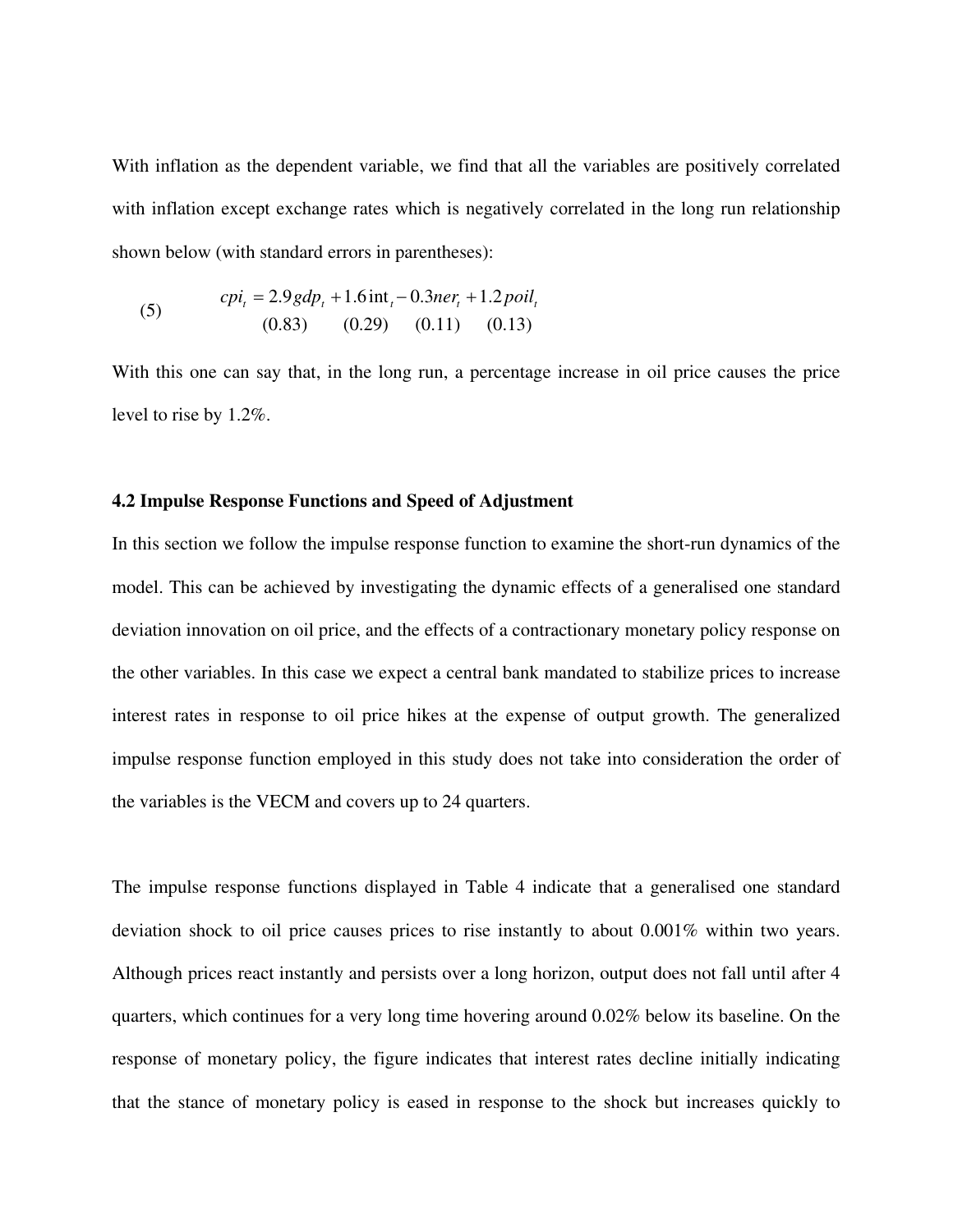curtail further inflationary consequences of the oil price shock. The accumulated response (not reported) shows that output falls by  $0.36\%$  while prices rise by almost 1% in 6 years. We argue that the response of monetary authorities is not enough to mitigate the inflationary pressure caused by the oil price shocks.

On the response of prices to a generalised one standard deviation shock to interest rates we can say that contrary to our expectations, while output falls instantly prices rise. Prices rise from 0.006% in the first quarter to just about 0.05% within 6 years. The fall in output increases to 0.01% in 6 years. The accumulated response displays a 0.20% fall in output. Interestingly, exchange rate appreciation does not lead to a fall in prices.

Since the impulse response function traces the effect of a one-time residual shock to an innovation on current and future values of the endogenous variables, we consider the speed of adjustment of the variables towards the equilibrium relationship **a**s part of the short run analysis. From the table, we find that the adjustments due to GDP and nominal exchange rates play significant roles in restoring the cointegrating relationship.

#### **5. Summary and Conclusion**

In this study we have estimated a vector error correction model to explore the long run and short run linkages between the world crude oil price and economic activity in Ghana for the period 1970:1 to 2006:4. The results indicate that there is a long run relationship involving oil prices, prices, GDP, exchange rate and interest rate in Ghana in which oil price positively impact the price level while negatively impacting output. In the short run, we find that an unexpected oil price shock is followed by an increase in inflation rate and a decline in output in Ghana. On the response of interest rate to a surge in the price of oil, we argue that monetary policy has in the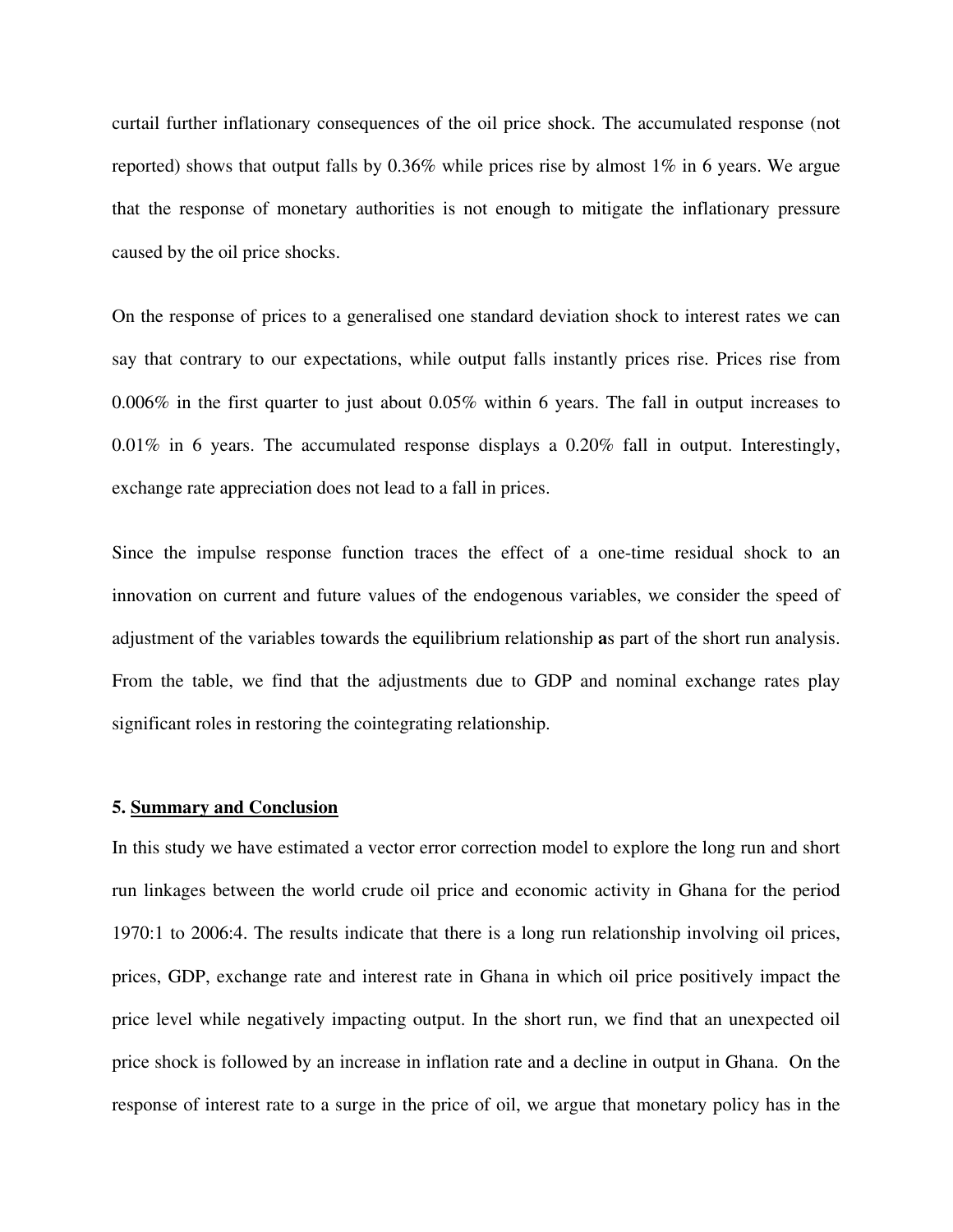past been with the intention of lessening any growth consequences of oil price shocks, but at the cost of higher inflation.

The fact that oil price shocks impact the Ghanaian economy and the recent decision of the government to eliminate subsidies on petroleum products and bring domestic petroleum prices closer to world prices has important implications for monetary policy. For an effective inflation targeting in Ghana, the credibility of monetary and fiscal policies should be improved and properly coordinated so as to anchor inflationary expectations and mitigate any external shocks on the economy.

## **References**

**Abel, A.B. and Ben S. Bernanke**. 2001. *Macroeconomics*. Addison Wesley.

**Bank of Ghana.** Annual Report (various issues). Accra-Ghana.

**Bernanke B.S., M. Gertler, and M. Watson.** 1997. "Systematic Monetary Policy and the Effects of Oil Price Shocks," *Brookings Papers on Economic Activity*, 1, 91-142.

**Bohi, D.R.** 1991. "On the Macroeconomic Effects of Energy Price Shocks," *Resources and Energy*, 13, 145-62.

**Cuñado, J. and Gracia, P.** 2003. "Do oil price shocks matter? Evidence for some European countries," *Energy Economics*, 25 (2), 137-154.

**De Miguel, C., B. Manzano and J.M. Martin-Moreno.** 2003. "Oil Price Shocks and Aggregate Fluctuations," *The Energy Journal*, Cambridge MA Then Cleveland Ohio.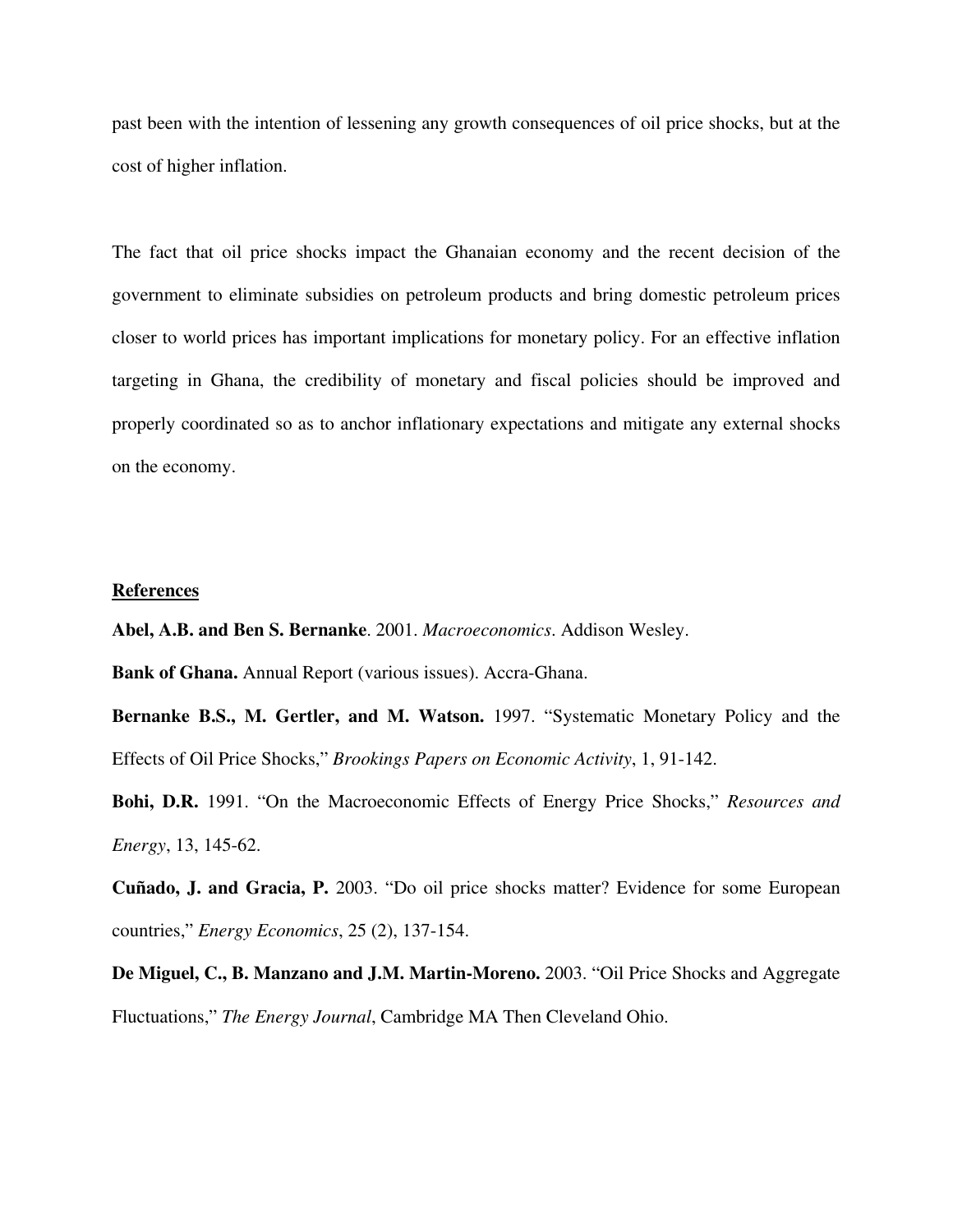**Dohner, R.S.** 1981. "Energy prices, economic activity and inflation: survey of issues and results," in K. Mork (ed.) Energy Prices, Inflation and Economic Activity. Cambridge, MA: Ballinger.

**Engle, R.F. and C.W.J. Granger.** 1987. "Co-integration and error-correction: Representation, estimation and testing," *Econometrica*, 55, 251-276.

**Ferderer J.P.** 1996. "Oil Price Volatility and the Macroeconomy," *Journal of Macroeconomics*, 18, 1-16.

**Hamilton, J.** 1983. "Oil and the Macroeconomy since World War II," *Journal of Political Economy*, 91, 228-248.

**Hamilton, J.D.** 1996. "This is What Happened to the Oil Price-Macroeconomy Relationship," *Journal of Monetary Economics,* 38, 215-220.

**International Monetary Fund**. 2008. *International Financial Statistics (IFS) April 2008*. ESDS International, University of Manchester.

**Johansen, S.** 1988. "Statistical analysis of cointegrating vectors," *Journal of Economic Dynamics and Control*, 12, 231-254.

**Johansen, S.** 1991. "Statistical Analysis of Cointegrating Vector," in: Engle R. F., and Granger C. W. J. (eds), Long-Run Economic Relationships. Oxford: Oxford University Press.

**Johansen, S.** 1995. "A Statistical Analysis of Cointegration for I (2) Variables," *Econometric Theory*, 11, 25–59.

**Johansen S. and K. Juselius.** 1990. "Maximum Likelihood and Inference on Cointegration with Applications to the Demand for Money." *Oxford Bulletin of Economics and Statistics*, 52, 169- 210.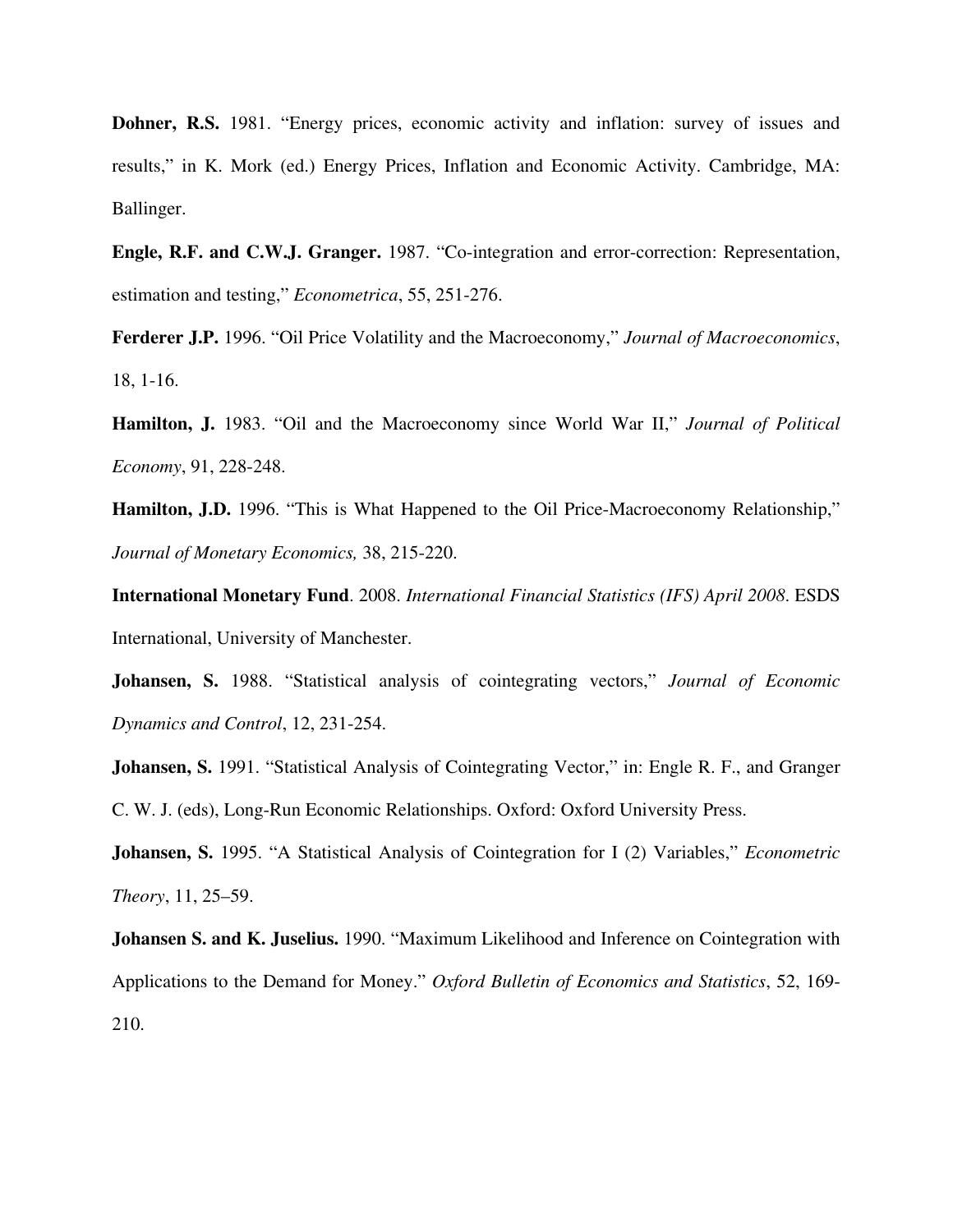**Kim, I. and P. Loungani**. 1992. "The Role of Energy in Real Business Cycle Models." *Journal of Monetary Economics*, 29, 173-189.

**LeBlanc M. and M.D. Chinn.** 2004. "Do High Oil Prices Presage Inflation? The Evidence from G-5 Countries," *UC Santa Cruz Economics Working Paper No. 561*, SCCIE WP 04-04.

**Lee, K., S. Ni, and R. Ratti.** 1995. "Oil Shocks and the Macroeconomy: The Role of Price Variability," *The Energy Journal,* 18, 39-56.

**Lisman, J.H.C. and J. Sandee**. 1964. "Derivation of quarterly figures from annual data," Applied Statistics, 13, 87–90.

**Mackinnon J.G., A.A. Haug and L. Michelis.** 1999. "Numerical Distribution Functions of Likelihood Ratio Tests for Cointegration," *Journal of Applied Econometrics*, 14, 563-577.

**Mork K.A.** 1989. "Oil Shocks and the Macroeconomy when Prices Go Up and Down: an Extension of Hamilton's Results," *Journal of Political Economy*, 97 (51), 740-744.

**Mork, K.A**. 1994. "Business Cycles and the Oil Market," *Energy Journal*, 15, 15-38.

**Mork, K.A. and R.E. Hall**. 1980. "Energy Prices, Inflation, and Recession, 1974-75." *The Energy Journal*, 1(3): 31-63.

**Papapetrou, E.** 2001. "Oil price shocks, stock market, economic activity and employment in Greece," *Energy Economics*, 23 (5), 511-532.

**Pierce, J.L. and J.J. Enzler.** 1974. "The Effects of External Inflationary Shocks," *Brookings Papers on Economic Activity*, 1, 13-61.

**Rasche, H. R. and J. A. Tatom.** 1977. "Energy resources and potential GNP," *Review of Federal Reserve Bank of St. Louis*, June, 10-24.

**Rotemberg, J.J., M. Woodford.** 1996. "Imperfect Competition and the Effects of Energy Price Increases on Economic Activity," *Journal of Money, Credit, and Banking*, 28 (4), 550-577.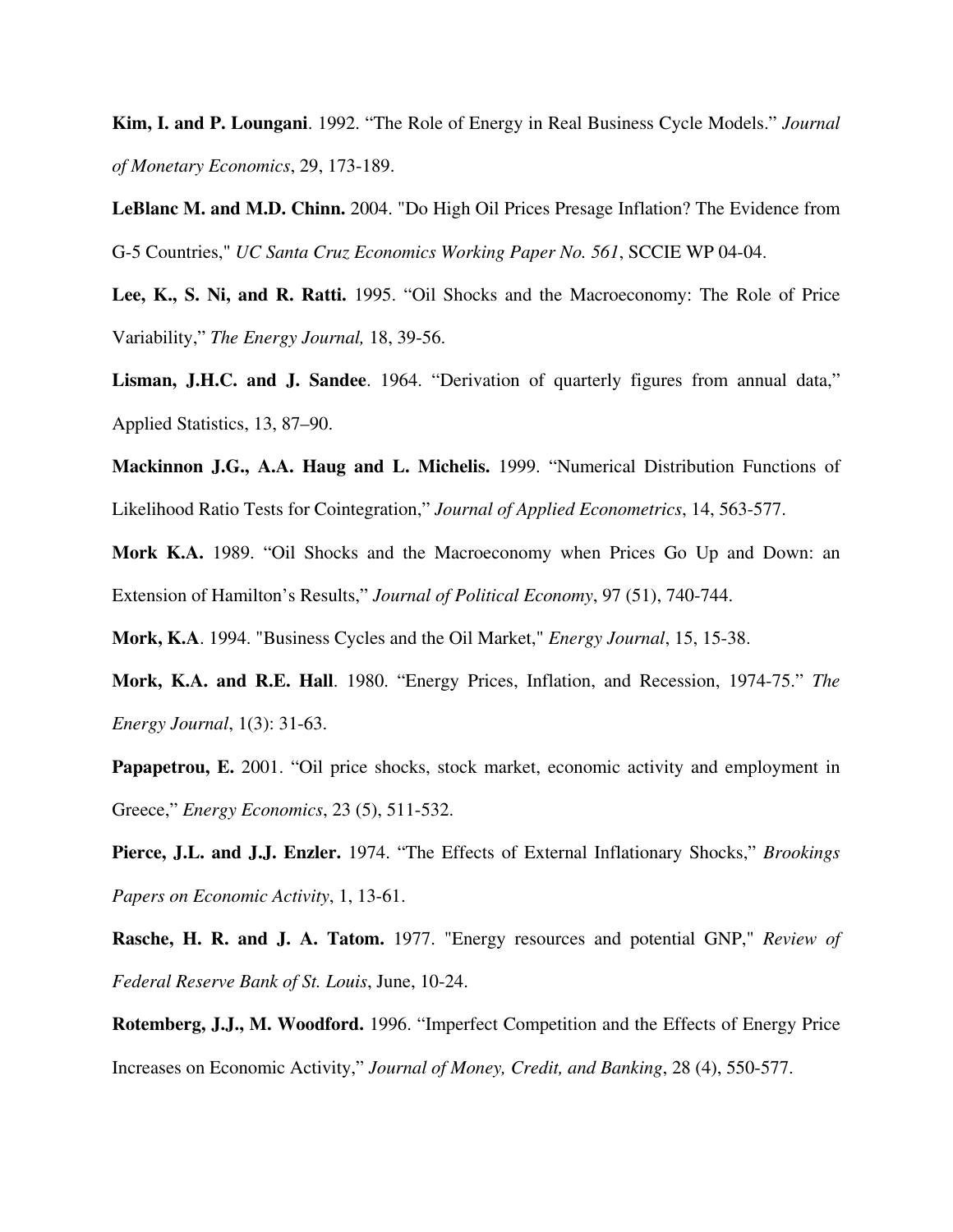**World Bank**. 2008. *World Development Indicators (WDI) April 2008*. ESDS International, University of Manchester.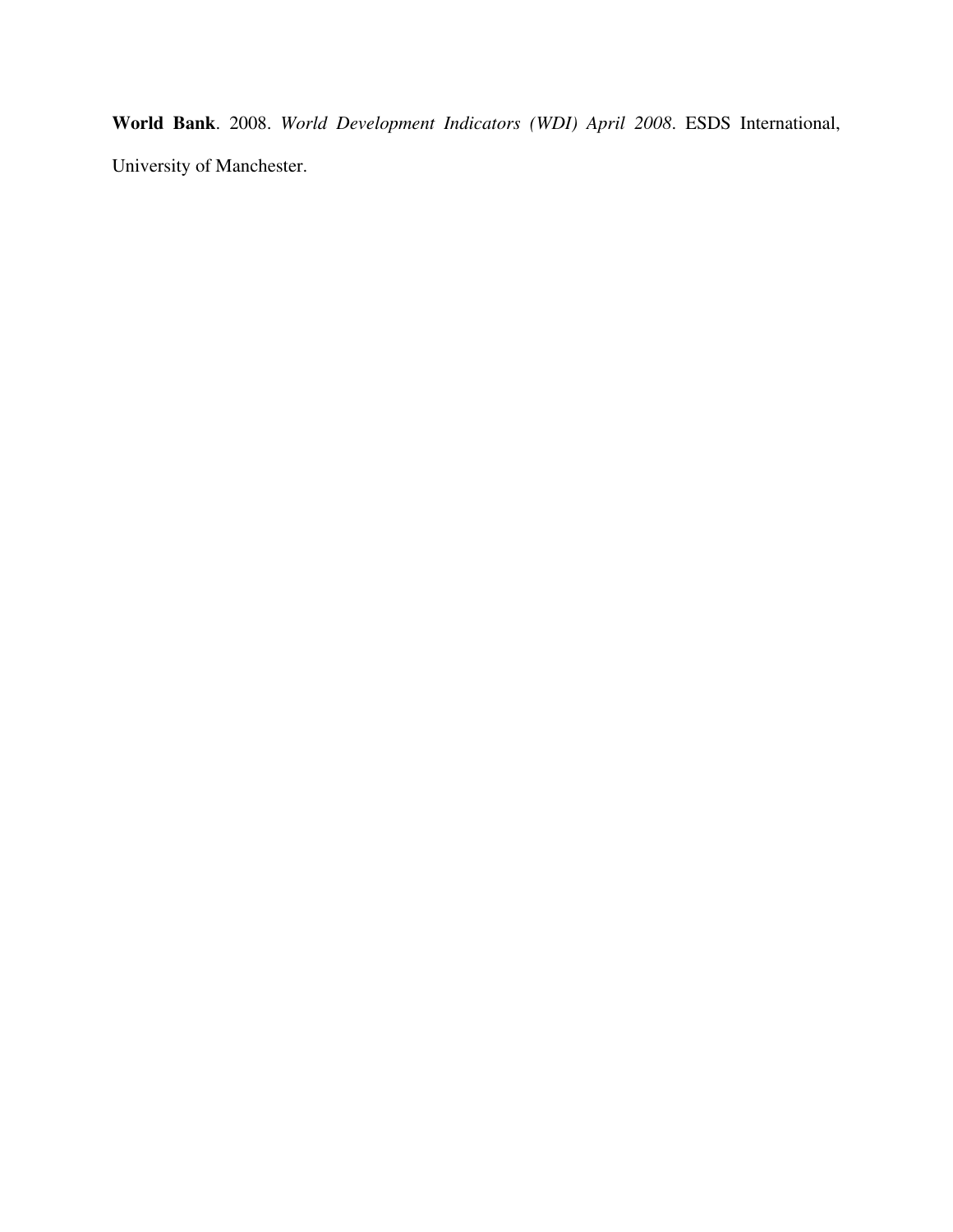## **Appendix**

## **Table 1: Selected Economic Indicators**

|                                   | 1999    | 2000    | 2001    | 2002    | 2003     | 2004     | 2005     | 2006      |
|-----------------------------------|---------|---------|---------|---------|----------|----------|----------|-----------|
|                                   |         |         |         |         |          |          |          |           |
| Real GDP growth (%)               | 4.4     | 3.7     | 4.2     | 4.5     | 5.2      | 5.8      | 5.8      | 6.2       |
| Nominal GDP (US\$ billion)        | 7,710   | 4,978   | 5,309   | 6,160   | 7,624    | 8,869    | 10,694   | 12,249    |
| Nominal GDP (cedi billion)        | 20,580  | 27,153  | 38,071  | 48,862  | 66,158   | 79,803.7 | 97,018   | 114,903   |
| Inflation (CPI, $\%$ )            | 13.8    | 40.5    | 21.3    | 15.2    | 23.6     | 11.8     | 14.8     | 10.9      |
| Bank of Ghana prime rate $(\%)$   | 27.0    | 27.0    | 27.0    | 24.5    | 21.5     | 18.5     | 15.5     | 12.5      |
| Cedi/US\$                         | 3,535   | 7,048   | 7,322   | 8,439   | 8,852    | 9,051    | 9,131    | 9,180     |
| Cedi/ $\in$                       | 3,577.3 | 6,343.5 | 6,500.5 | 8,511.6 | 10,986.3 | 12,309.0 | 10,814.9 | 11,574    |
|                                   |         |         |         |         |          |          |          |           |
| Oil, IPE Brent Crude              | 18.6    | 28.4    | 25.0    | 25.0    | 28.4     | 37.8     | 55.4     | 66.1      |
| (US\$/barrel)                     |         |         |         |         |          |          |          |           |
| Total Oil Production <sup>a</sup> |         |         |         |         |          |          |          |           |
|                                   | 6       | 7.13    | 7.18    | 7.43    | 7.48     | 8.57     | 7.57     | 7.57      |
| Consumption                       |         |         |         |         |          |          |          |           |
|                                   | 31      | 37      | 36      | 39      | 42       | 45       | 47       | 49        |
| Net Exports <sup>b</sup>          |         |         |         |         |          |          |          |           |
|                                   | $-25$   | $-30$   | $-29$   | $-31$   | $-34$    | $-37$    | $-39$    | $-42$     |
| Oil imports (US\$ million)        |         | 520     | 517     | 510     | 563      | 775      | 1,129    | 1,416     |
| Oil imports/Merchandise imp.      |         |         |         |         |          |          |          |           |
|                                   |         | 18.8    | 17.4    | 18.8    | 17.4     | 18.0     | 21.0     | 21.7      |
| Energy Intensity <sup>c</sup>     |         |         |         |         |          |          |          |           |
|                                   | 4535    | 5383    | 5117    | 4527    | 4102     | 4510     | 4381     | <b>NA</b> |

**Sources**: Bank of Ghana

<sup>a</sup> Production of crude oil including lease condensate, natural gas plant liquids, and other liquids, and refinery processing gain/loss. (Negative value indicates refinery processing loss)

**b**Total Oil Production minus Consumption (Negative numbers are Net Imports)

<sup>c</sup> Total primary energy consumption per dollar of gross domestic product using purchasing power parities (Btu per (2000) U.S. dollars)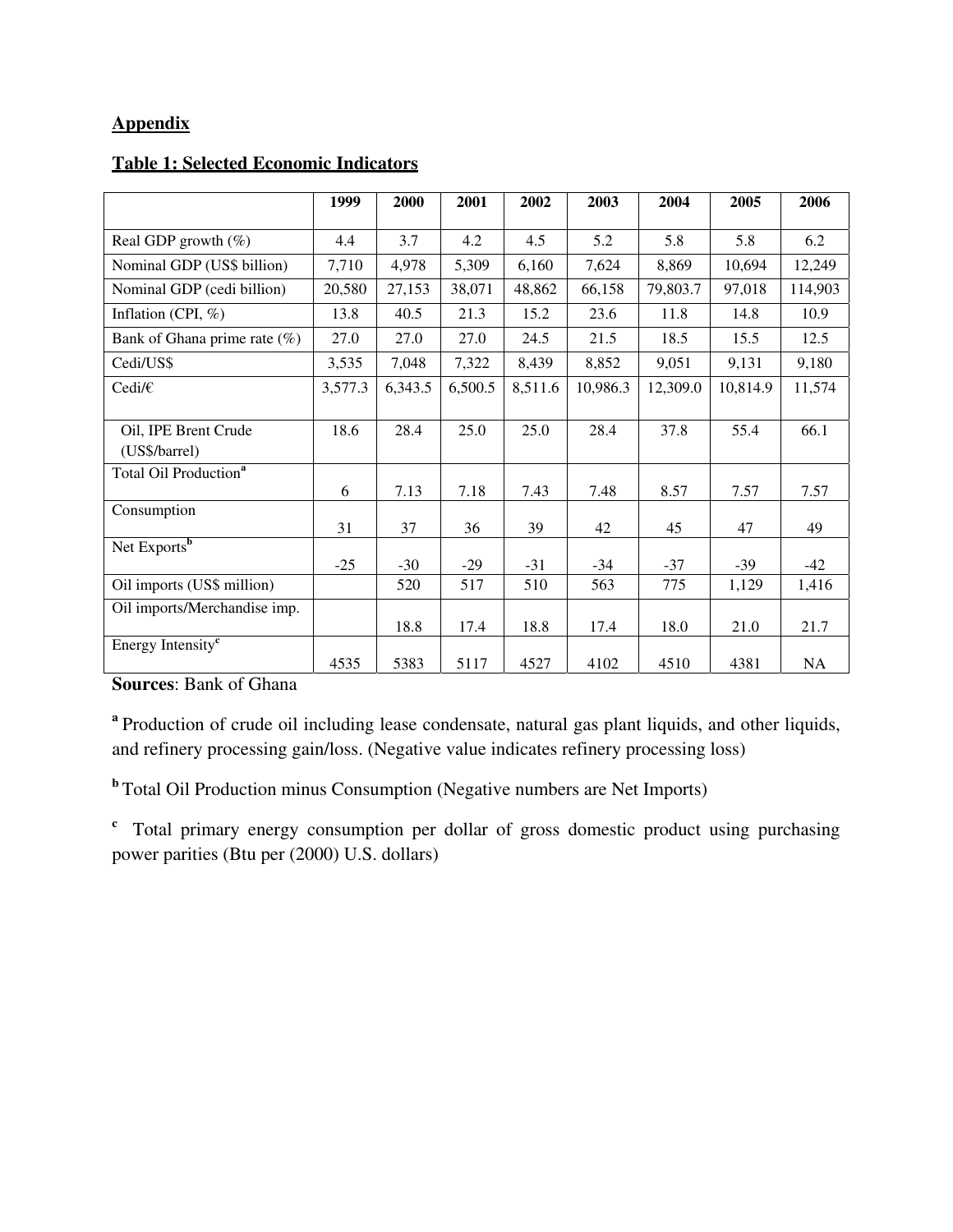## **Table 2: Unit Root Tests**

|                 |                 | <b>Levels</b>             |             | <b>First differences</b> |                           |                |
|-----------------|-----------------|---------------------------|-------------|--------------------------|---------------------------|----------------|
| <b>Variable</b> | <b>Constant</b> | <b>Constant and trend</b> | <b>None</b> | <b>Constant</b>          | <b>Constant and trend</b> | <b>None</b>    |
| <b>CPI</b>      | $-1.762184$     | $-0.164293$               | $-0.387853$ | $-5.242049$              | $-8.241501$               | $-2.312094**$  |
| <b>GDP</b>      | 1.051035        | $-2.210721$               | $-0.315810$ | $-4.303010***$           | $-5.148314***$            | $-3.368369***$ |
| <b>INT</b>      | $-1.869860$     | $-0.929947$               | 0.331326    | $-10.51102$              | $-10.65552$               | $-10.51122$    |
| <b>NER</b>      | 0.733880        | $-1.107014$               | 1.589207    | $-11.26765$              | -11.48394                 | $-11.05938$    |
| <b>POIL</b>     | $-2.569060$     | $-2.648436$               | 0.691604    | $-8.937401$              | $-8.954951$               | $-8.792605$    |

## **a. Augmented Dickey Fuller Test**

## **b. Phillips-Perron Unit Root Test**

|            |                 | <b>Levels</b>             |             | <b>First differences</b> |                           |                |
|------------|-----------------|---------------------------|-------------|--------------------------|---------------------------|----------------|
| Variable   | <b>Constant</b> | <b>Constant and trend</b> | <b>None</b> | Constant                 | <b>Constant and trend</b> | <b>None</b>    |
| <b>CPI</b> | $-1.428148$     | $-0.417978$               | $-0.008713$ | $-8.196200$              | $-8.251094$               | $-6.180220$    |
| <b>GDP</b> | 1.674827        | $-0.956769$               | $-0.533622$ | $-3.788965***$           | $-4.064048***$            | $-3.395073***$ |
| <b>INT</b> | $-1.849231$     | $-0.567564$               | 0.418058    | $-10.46023$              | $-10.87244$               | $-10.45590$    |
| <b>NER</b> | 0.693130        | $-1.129998$               | 1.530337    | $-11.26539$              | $-11.48394$               | $-11.09418$    |
| POIL       | $-2.367128$     | $-2.347831$               | 0.918654    | $-8.937401$              | $-9.008223$               | $-8.720965$    |

Note: The null hypothesis for the ADF and PP tests is that the data process in question contains a unit root. Critical values with constants (at the 1%, 5 % and 10% levels) are -3.4788, -2.8818 and -2.5777 respectively for ADF, and - 3.4765, -2.8817 and -2.5776 respectively for PP (see MacKinnon, 1996). \*\*\*, \*\*,\* indicates significance at the 1%, 5% and 10% levels respectively. The maximum lag length was used for the ADF, whereas the Newey-West bandwidth was used in the case of PP.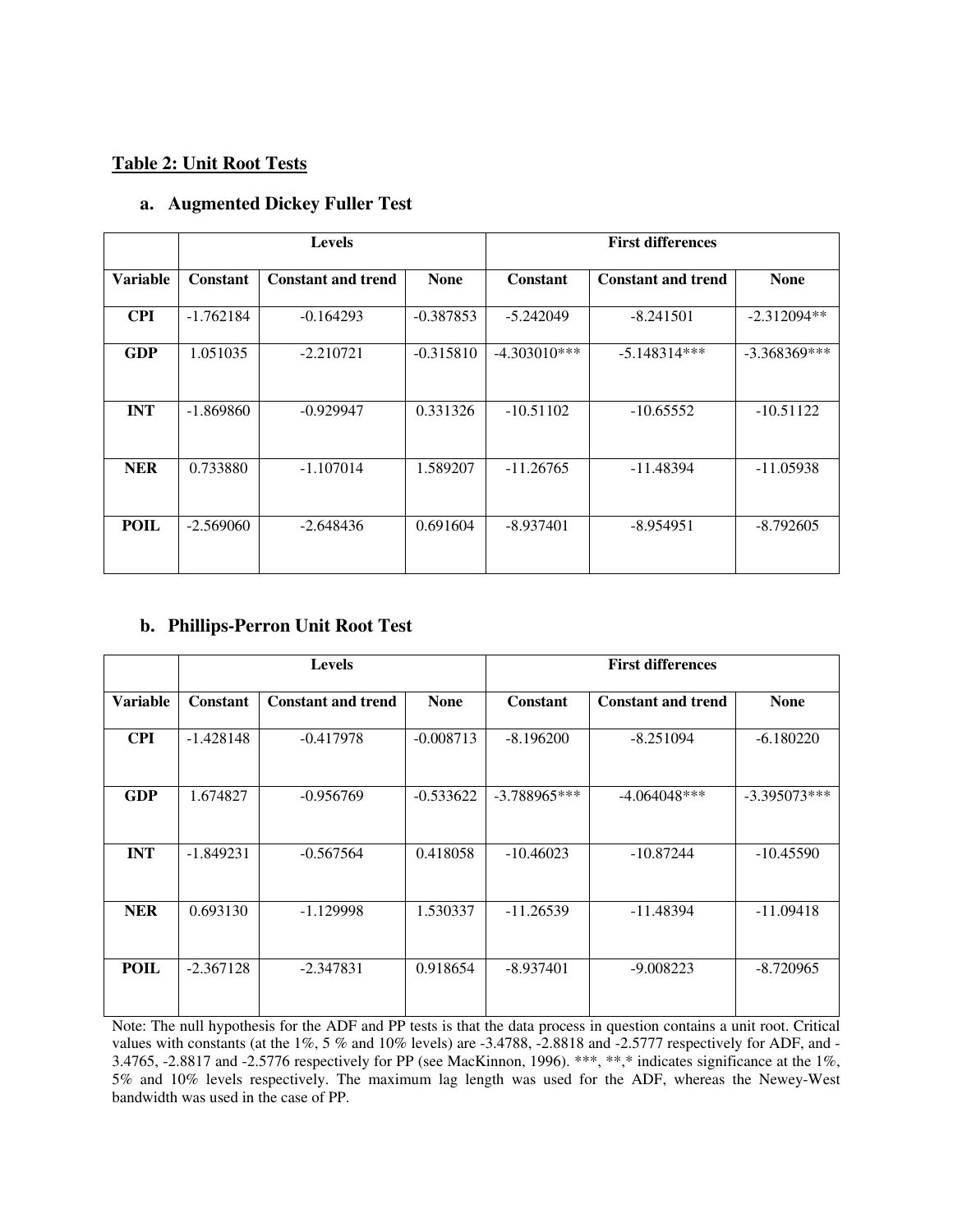## **Table 3: Long Run Relationships**

| Number of CEs | $\mathcal{L}_{trace}$ | $v_{\rm max}$     |
|---------------|-----------------------|-------------------|
| None          | 91.07637[0.0004]*     | 38.81049[0.0119]* |
| At most 1     | 52.26588[0.0182]*     | 23.61213[0.1488]  |
| At most 2     | 28.65375[0.0673]      | 18.10890[0.1258]  |
| At most 3     | 10.54485[0.2411]      | 10.32438[0.1915]  |
| At most 4     | 0.220480[0.6387]      | 0.220480[0.6387]  |

## **a. Johansen Cointegration Test**

**Note:** The  $\lambda_{\text{trace}}$  and  $\lambda_{\text{max}}$  give the trace statistic and the maximal-eigenvalue statistic respectively. The null hypothesis for the tests is that there is no

cointegration between the data generating processes under consideration for 3 lags. Critical values for both trace and maximum-eigenvalue statistics at the 5% level are given by MacKinnon-Haugh-Michelis(1999).

## **b. Estimated cointegrating coefficients normalised on output**

| Variable               | GDP         | <b>CPI</b>   | INT          | <b>NER</b>   | POIL         |
|------------------------|-------------|--------------|--------------|--------------|--------------|
| Coefficients           | 1.0000      | $-0.341071$  | 0.540057     | $-0.089498$  | 0.401419     |
| Standard error         |             | (0.06787)    | (0.08431)    | (0.05253)    | (0.07471)    |
| <b>Test statistics</b> |             | $[-5.02525]$ | 6.40561      | $[-1.70376]$ | [5.37323]    |
| Speed of adjustment    | $-0.010728$ | 0.016157     | $-0.075775$  | 0.460305     | $-0.082236$  |
| Standard error         | (0.00283)   | (0.04195)    | (0.06513)    | (0.11749)    | (0.08520)    |
| <b>Test statistics</b> | [-3.79192]  | 0.38519      | $[-1.16345]$ | [3.91773]    | $[-0.96527]$ |

## **c. Estimated cointegrating coefficients normalised on the price level**

| Variable               | CPI    | GDP        | INT         | <b>NER</b> | POIL       |
|------------------------|--------|------------|-------------|------------|------------|
| Coefficients           | 1.0000 | -2.931944  | $-1.583416$ | 0.262402   | -1.176939  |
| Standard error         |        | (0.83188)  | (0.29290)   | (0.11853)  | (0.12648)  |
| <b>Test statistics</b> |        | [-3.52449] | [-5.40595]  | 2.21389 ا  | [-9.30558] |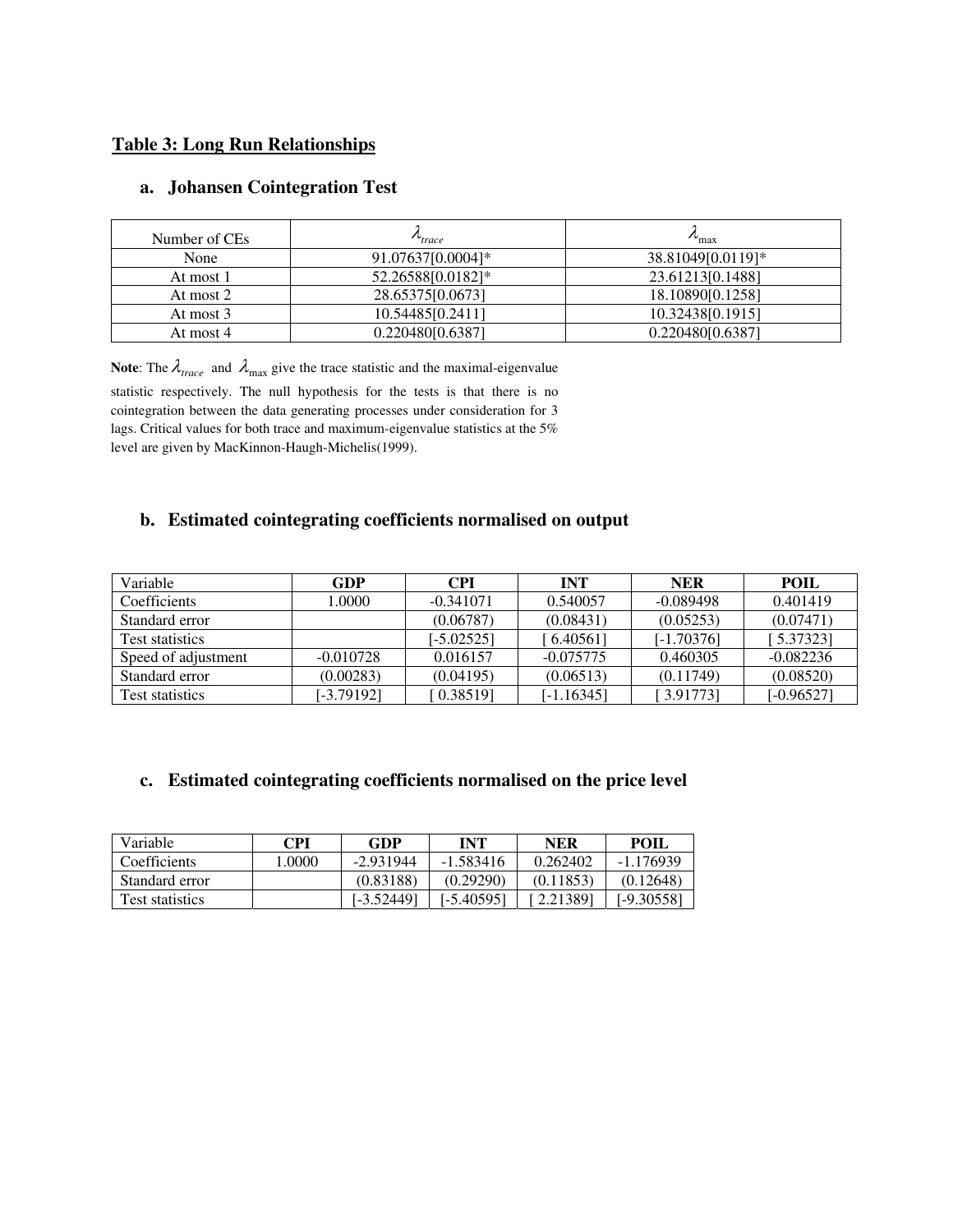## **Table 4: Response of variables to a generalised one S.D. deviation**

## **a. Oil Price Shock**

| <b>Period</b>  | <b>GDP</b>  | <b>CPI</b>  | <b>INT</b>  | <b>NER</b> | <b>POIL</b> |
|----------------|-------------|-------------|-------------|------------|-------------|
|                | 0.000603    | 0.006082    | $-0.007977$ | 0.035568   | 0.145415    |
| $\overline{2}$ | 0.001893    | 0.001060    | 0.002930    | 0.034716   | 0.192784    |
| 3              | 0.002163    | $-0.002521$ | $-0.001305$ | 0.030080   | 0.181290    |
| 4              | 0.000299    | $-0.001429$ | 0.005821    | 0.044248   | 0.187209    |
| 5              | $-0.003066$ | 0.001699    | 0.001874    | 0.081603   | 0.195309    |
| 6              | $-0.006757$ | 0.003713    | $-0.004246$ | 0.111627   | 0.190520    |
| $\overline{7}$ | $-0.009855$ | 0.006505    | $-0.011530$ | 0.129635   | 0.186960    |
| 8              | $-0.012207$ | 0.012658    | $-0.015322$ | 0.145460   | 0.185699    |
| 9              | $-0.014160$ | 0.021762    | $-0.017238$ | 0.161979   | 0.182070    |
| 10             | $-0.016065$ | 0.031244    | $-0.016032$ | 0.173820   | 0.177434    |
| 11             | $-0.017941$ | 0.040051    | $-0.014425$ | 0.179092   | 0.174553    |
| 12             | $-0.019568$ | 0.047726    | $-0.013472$ | 0.179964   | 0.172881    |
| 13             | $-0.020739$ | 0.053797    | $-0.012944$ | 0.178344   | 0.171855    |
| 14             | $-0.021450$ | 0.058451    | $-0.011766$ | 0.175772   | 0.171197    |
| 15             | $-0.021873$ | 0.062430    | $-0.010191$ | 0.173909   | 0.170385    |
| 16             | $-0.022201$ | 0.065902    | $-0.008608$ | 0.173150   | 0.169272    |
| 17             | $-0.022519$ | 0.068583    | $-0.007402$ | 0.172543   | 0.168367    |
| 18             | $-0.022799$ | 0.070408    | $-0.006723$ | 0.171478   | 0.167925    |
| 19             | $-0.022987$ | 0.071610    | $-0.006504$ | 0.170260   | 0.167764    |
| 20             | $-0.023072$ | 0.072426    | $-0.006392$ | 0.169365   | 0.167655    |
| 21             | $-0.023096$ | 0.073042    | $-0.006171$ | 0.168947   | 0.167498    |
| 22             | $-0.023112$ | 0.073573    | $-0.005885$ | 0.168907   | 0.167276    |
| 23             | $-0.023149$ | 0.074015    | $-0.005678$ | 0.168996   | 0.167057    |
| 24             | $-0.023199$ | 0.074314    | $-0.005604$ | 0.168980   | 0.166937    |

## **b. Interest Rate Shock**

| <b>Period</b>  | <b>GDP</b>  | <b>CPI</b> | <b>INT</b> | <b>NER</b>  | POIL        |
|----------------|-------------|------------|------------|-------------|-------------|
|                | $-0.000728$ | 0.006450   | 0.111166   | $-0.058901$ | $-0.010434$ |
| $\overline{c}$ | $-0.002671$ | 0.022587   | 0.120191   | $-0.050898$ | $-0.033184$ |
| 3              | $-0.005377$ | 0.025866   | 0.130773   | $-0.043794$ | $-0.055836$ |
| 4              | $-0.006896$ | 0.020902   | 0.110125   | $-0.039965$ | $-0.052815$ |
| 5              | $-0.006916$ | 0.018034   | 0.101390   | $-0.032511$ | $-0.051256$ |
| 6              | $-0.006353$ | 0.021828   | 0.091087   | $-0.013832$ | $-0.055405$ |
| 7              | $-0.006442$ | 0.026939   | 0.094729   | 0.002991    | $-0.060967$ |
| 8              | $-0.007470$ | 0.032820   | 0.096632   | 0.011683    | $-0.063462$ |
| 9              | $-0.008893$ | 0.037804   | 0.097361   | 0.013397    | $-0.065209$ |
| 10             | $-0.009909$ | 0.040436   | 0.095093   | 0.009702    | $-0.064727$ |
| 11             | $-0.010200$ | 0.041224   | 0.094792   | 0.004113    | $-0.063247$ |
| 12             | $-0.010029$ | 0.042523   | 0.095387   | 0.001343    | $-0.062885$ |
| 13             | $-0.009876$ | 0.044589   | 0.097261   | 0.002272    | $-0.064201$ |
| 14             | $-0.009985$ | 0.046449   | 0.098849   | 0.003749    | $-0.065455$ |
| 15             | $-0.010269$ | 0.047498   | 0.099559   | 0.003617    | $-0.065866$ |
| 16             | $-0.010499$ | 0.047862   | 0.099090   | 0.002217    | $-0.065632$ |
| 17             | $-0.010544$ | 0.047810   | 0.098517   | 0.000774    | $-0.065244$ |